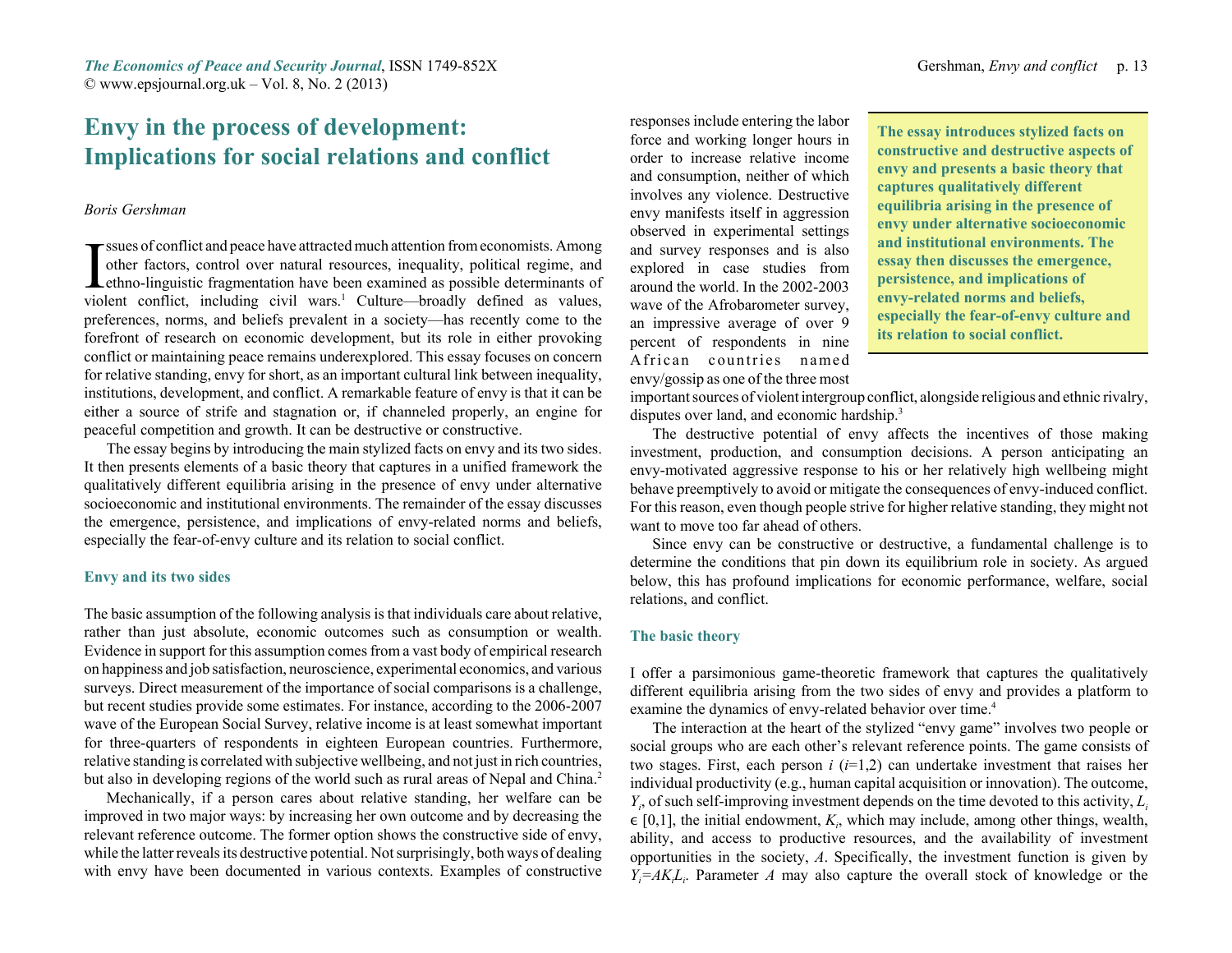technological level that effectively imposes an upper bound equal to *AKi* on attainable individual productivity. Wealth is unequally distributed and  $k=K_{1}/K_{2} \in (0,1)$  captures the degree of initial inequality.

In the second stage of the game, individuals allocate their unit of time between productive and destructive activities. The former converts one's own first-stage investment outcome into output (a consumption good), while the latter disrupts the production process of the other individual. Thus, if person *i* allocates a fraction  $d_i \in$ [0,1] of his time to destruction, then person *j* retains only the fraction  $p(d) = 1/(1 + \tau d)$ of his final output, where  $i, j=1,2$ ,  $i \neq j$ , and where  $\infty$  is an institutional parameter reflecting the effectiveness of destructive technology, or the overall level of property rights protection. The time  $1-d_i$  spent productively yields final output  $(1-d_i)Y_i$  so that consumption of person *i* is ultimately given by  $C_i = p(d_i)(1-d_i)Y_i$ , which is the portion of final output retained given the destruction intensity,  $d_i$ , on the part of person *j*.

The payoff of each player depends on his relative consumption and first-stage time investment which is costly in terms of leisure:  $U_i = (C_i - \theta C_i)^{1-\sigma}/(1-\sigma) - L_i$ , where the parameter  $\theta \in (0,1)$  captures the strength of envy.

The equilibrium outcome of this envy game is largely driven by the relative returns on engaging in constructive and destructive activities which are affected by a mix of economic, institutional, and cultural characteristics.5 On the *economic* side, two factors are crucial: the level of available peaceful investment opportunities, *A*, and the inequality of initial endowments, *k* (that eventually translates into unequal investment and production outcomes). Broad opportunities allow individuals to gain more from the time invested in self-improvement which makes it easier for those who are behind to productively catch up with their reference group. Scarce investment opportunities, in contrast, put a limit on upward mobility which may leave aggression as the only feasible path to satisfy envy. Higher inequality makes destructive activity more attractive for the envier trying to improve his relative standing: It lowers the marginal cost of diverting time from production while raising the marginal benefit of engaging in destruction.

The *institutional* side is captured by the effectiveness of destructive technology,  $\tau$ . Intuitively, if individual property rights are well-protected, defense technology is accessible and effective, and punishment for disruptive activities is severe and inevitable, then the cost of engaging in destruction is high, thus making it an unlikely response. On the *cultural* side, what matters is the intensity of social comparisons,  $\theta$ . It is reasonable to think of this envy parameter as partly shaped by religious and moral teachings, as well as by ideology more generally. Like better property rights protection, weaker comparisons make destructive technology less attractive since it is worthwhile to engage in destruction only to the extent that a person cares about relative standing. In fact, in this simple setup the only potential reason for conflict is envy. In what follows, it is convenient to join the institutional and cultural parameters under the label of "tolerance for inequality." Tolerance is low if property rights are poorly protected and people care a lot about relative standing, and vice versa.

# **Equilibria**

The scale of investment opportunities, inequality of endowments, and tolerance for inequality jointly determine the unique equilibrium outcome of the envy game. The first type of outcome is a "keeping-up-with-the-Joneses" (KUJ) competition: Everyone invests only in productive activity to satisfy relative standing concerns. Such equilibrium is likely to arise if peaceful investment opportunities are abundant, fundamental inequality is low, and tolerance for inequality is high. Factors favoring productive effort and upward mobility enable the constructive side of envy while blocking its destructive side. The view of envy as an engine of hard work and high spending captured in a KUJ equilibrium is commonly applied to modern consumer economies.<sup>6</sup>

On the other side of the spectrum are societies in which destructive envy is a real threat resulting in envy-avoidance behavior and possibly open conflict. In the "fearof-envy" equilibrium, better endowed individuals rationally underinvest in order to avoid getting too far ahead in the consumption distribution.7 Such behavior has been documented in small-scale peasant communities and developing economies around the world. Striking examples described in the literature include avoidance of basic housing improvements, rejection of lucrative jobs and intentional failure to fully collect the harvest, and refusal to adopt agricultural innovations or start a business, all due to the fear of provoking destructive envy. Importantly, in already impoverished communities, the expected envious hostility of neighbors discourages production, wealth accumulation, and consumption beyond subsistence.<sup>8</sup>

To the extent that envy-avoidance strategies are successful, the fear-of-envy equilibrium is still a peaceful one, even as anticipation of hostility has detrimental effects on the creative activity of better-endowed individuals. The fear-of-envy constraint is binding, and so long as the tolerance threshold is not crossed there is no actual destruction. Such "corner outcome" is always feasible in an idealized perfect-information world. But under uncertainty or bounded rationality, or if the cost of fully avoiding envy is too high in terms of foregone consumption, actual destruction might take place and resources are wasted to satisfy envy. The equilibria in which destructive envy is binding tend to arise when peaceful investment opportunities are scarce, fundamental inequality is high, and tolerance for inequality is low, that is, when property rights are not well-protected and social comparisons are strong.

Depending on the type of equilibrium, the marginal effects of envy on economic performance are exactly the opposite. Within the KUJ equilibrium, stronger concern for relative standing encourages investment yielding higher aggregate output, so long as a tolerance for inequality threshold is not crossed and society does not shift into the fear-of-envy region. In contrast, in the fear equilibrium, stronger concern for relative standing discourages investment on part of wealthier individuals, undermining total production. Furthermore, it brings society closer to the region of open conflict. Thus,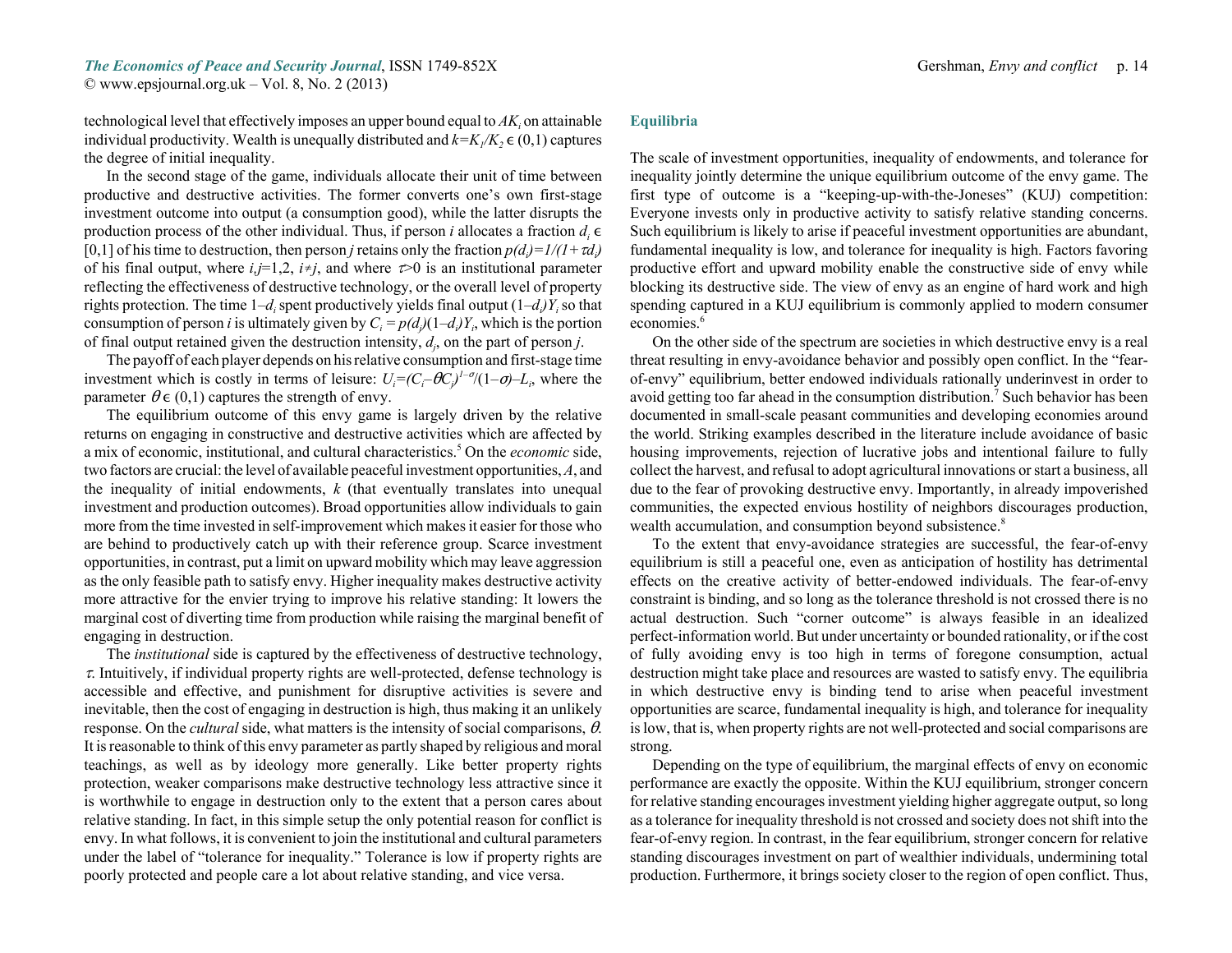## **DESTRUCTIVE ENVY**

| fear of envy<br>envy-induced conflict<br>envy-avoidance<br>discourage investment | scarce<br>high<br>bad<br>$\leftarrow$ strong | investment opportunities<br>inequality of endowments<br>quality of institutions<br>social comparisons | ample $\rightarrow$<br>low<br>good<br>$\rightarrow$<br>weak $\rightarrow$ | envious emulation<br>peaceful competition<br>envy-provocation<br>encourage investment |
|----------------------------------------------------------------------------------|----------------------------------------------|-------------------------------------------------------------------------------------------------------|---------------------------------------------------------------------------|---------------------------------------------------------------------------------------|
|----------------------------------------------------------------------------------|----------------------------------------------|-------------------------------------------------------------------------------------------------------|---------------------------------------------------------------------------|---------------------------------------------------------------------------------------|

**Figure 1: Factors affecting the equilibrium role of envy.**

*Source*: Based on Gershman (2012).

the equilibrium role of envy in terms of aggregate performance and social conflict depends on the economic, institutional, and cultural environment (see Figure 1).

# **Welfare**

Since the factors that determine the equilibrium outcome of the envy game are subject to change, so is the dominant side of envy. The above analysis implies that channeling envy into constructive direction is crucial to avoid conflict and foster mobility. Better institutions, broader opportunities, and equal access to those opportunities all work against destructive envy and the fear of it. Why not, then, agree in the first place to adopt better property rights protection or redistribute initial endowments in order to move to a higher-output KUJ equilibrium? Apart from general collective action and political economy considerations, such as commitment problems and the obvious conflict of interests due to the nature of relative standing, the theory points out an additional reason, having to do with the welfare consequences of constructive envy.

The KUJ equilibrium is known to deviate from the first-best equilibrium due to overworking and overspending caused by an envy externality.<sup>9</sup> Hence, a shift from the fear equilibrium caused by better institutions or ex-ante redistribution of endowments need not be a Pareto improvement if it triggers a "rat race" competition. In fact, everyone might be happier in the fear equilibrium with strictly lower individual consumption. Curiously, the fear of destructive envy might be able to contain the over-stimulating effects of constructive envy.

Clearly, this result is less likely to hold if destructive envy triggers actual conflict and waste of resources. Furthermore, while it makes intuitive sense in the short run, staying in the fear equilibrium causes stagnation that limits future investment opportunities, as discussed below. Since constructive envy stimulates economic growth and raises the productivity of future generations, it leads to gains in social welfare in the long run, potentially making an early institutional transformation and redistribution worthwhile.

# **From fear to competition**

It follows from the previous discussion that there is a two-way causal relationship between envy and economic activity: Current investment opportunities affect the equilibrium outcome of the envy game (that is, the chosen levels of investment and output) which, in turn, determine future economic opportunities via learning-by-doing and knowledge spillovers, the standard elements of endogenous growth theories and the real world.10 Looking at a wide range of societies across the globe, it comes as no surprise that destructive envy and the fear of it are predominant in developing regions, while KUJ-style competition is mostly characteristic of advanced consumer economies. This raises the question of whether there exists a natural development trajectory along which the role of envy evolves over time.

Incorporation of the envy game into a simple growth model, in which future investment opportunities are enhanced by current production, yields the following prediction: While inequality and tolerance parameters fundamentally determine the development path, there is a feedback loop between envy and the growth process. Economic growth shifts the production possibilities frontier and contributes to a switch in the type of equilibrium with regard to envy, and at each point in time the type of equilibrium determines whether envy deters investment or encourages it. Overall, economic growth is instrumental in taking society away from the fear equilibrium, even though high inequality and low tolerance for inequality are serious barriers that may trap an economy in a state of stagnation and envy-induced conflict.

Anecdotal evidence suggests that a change in the role of envy is indeed partly driven by expanding economic opportunities. For instance, anthropologist George Foster documents such a transformation in the Mexican village of Tzintzuntzan in the second half of the twentieth century: With the arrival of new opportunities, a by-product of Mexican economic growth, the persistent fear of envy that plagued the community began to dissipate, paving the way to peaceful emulation and sowing the seeds of a consumer society.<sup>11</sup>

# **CONSTRUCTIVE ENVY**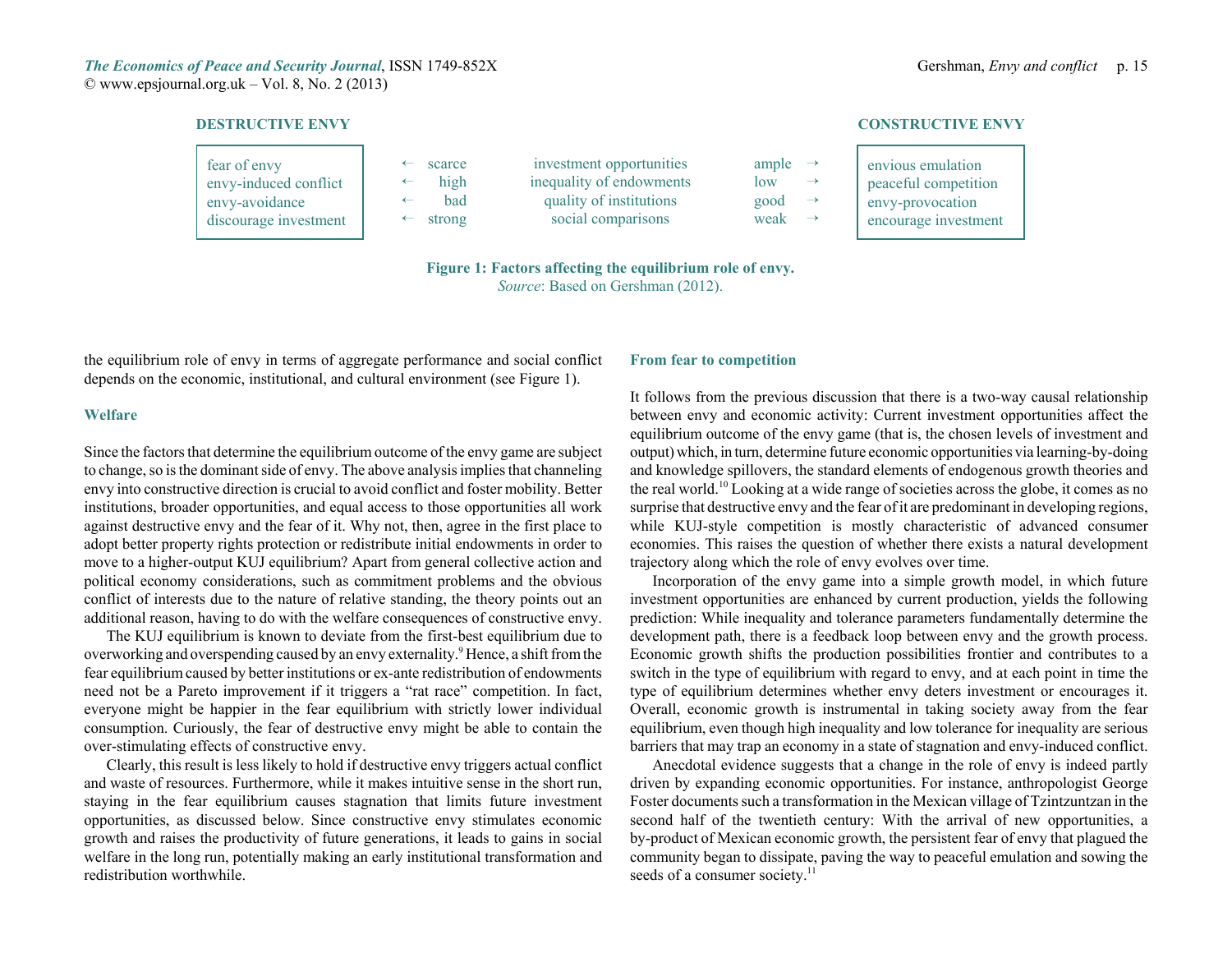One can speculate that such a transformation is a more general phenomenon that goes beyond integration of small, traditional communities into larger market economies. At the very least one can see a systematic change in attitudes toward envy over time in a broad range of societies. Condemned by all major world religions as one of the gravest sins, envy has become a favorite tool of advertisers selling products by appealing to the human desire of being envied. Envy-related culture evolves alongside and interacts with the changing economic and institutional environment.

## **Envy-related cultural norms**

So far, the only cultural element of the theory had to do with the strength of social comparisons, essentially a feature of preferences plausibly influenced by socialization within the family and the larger society. Beyond preferences, there is an important connection between culture and the two sides of envy. Specifically, envy-related behavior corresponding to the dominant role of envy in society becomes curiously embedded in cultural norms and beliefs.

Under "keeping-up-with-the-Joneses," envy-provocation via conspicuous consumption is normal, and the usual response to such behavior is to match the spending pattern of the reference group. Status-seeking via purchases of visible goods and services is, of course, an integral part of consumer culture. Envy is not avoided but rather sought, and envy-provocation is seen as desirable rather than as dangerous. In the context of the above theory, such norm reflects an environment in which destructive envy does not represent a real threat to the envied. As argued earlier, such an environment is characterized by the prospects of upward mobility and strong institutions that are critical in shutting down the destructive side of envy and enabling its constructive side.

When destructive envy is active, however, it is envy-avoidance behavior that becomes the social norm. Culturally, this is manifested in a set of beliefs sometimes collectively called institutionalized envy which includes, among other things, the fear of envy-motivated witchcraft and the evil eye belief. The latter refers to a popular and widespread superstition according to which a mere envious glance can damage the coveted property or the health of its owner. While the evil eye belief is explicitly linked to the fear of envy, witchcraft beliefs are more general in nature, even though envy is consistently named to be one of the main motivations behind acts of witchcraft. Another important difference is that the evil eye belief is largely about unintentional consequences of being envious: It is the supernatural power of envy that causes damage, regardless of what the envier does. In contrast, envy-motivated witchcraft is an intentional act of directed malevolence. Thus, witchcraft beliefs are generally more hostile and are likely to result in open conflict due to witchcraft accusations and ensuing sanctions.<sup>12</sup>

As mentioned in presenting the rational theory of envy, the typical consequence of institutionalized envy is envy-avoidance behavior, manifested in underinvestment,

# **Table 1: Evil eye belief and inequality in the Standard Cross-Cultural Sample**

|  | (1) | (2) | (3) | (4) | (5) | (6) |
|--|-----|-----|-----|-----|-----|-----|
|--|-----|-----|-----|-----|-----|-----|

| Stratification dummy                                                                           |                            | $0.704**0.744**0.708**$<br>$(0.304)$ $(0.301)$ $(0.291)$ |                                          |                                          |                            |                                   |
|------------------------------------------------------------------------------------------------|----------------------------|----------------------------------------------------------|------------------------------------------|------------------------------------------|----------------------------|-----------------------------------|
| Specialization                                                                                 |                            |                                                          |                                          | $0.362**$<br>(0.145)                     | (0.145)                    | $0.407***0.370***$<br>(0.141)     |
| Population density                                                                             | 0.019<br>(0.107)           | 0.139<br>(0.144)                                         | 0.090<br>(0.146)                         | $-0.022$<br>(0.112)                      | 0.120<br>(0.143)           | 0.086<br>(0.145)                  |
| <b>Urbanization</b>                                                                            |                            | $-0.064$<br>(0.113)                                      | $-0.064$                                 |                                          | $-0.107$<br>(0.113)        | $-0.101$                          |
| Settlement patterns                                                                            |                            | $-0.123$<br>(0.122)                                      | (0.112)<br>$-0.131$<br>(0.123)           |                                          | $-0.136$<br>(0.120)        | (0.112)<br>$-0.140$<br>(0.123)    |
| Money                                                                                          |                            |                                                          | $0.186*$<br>(0.110)                      |                                          |                            | 0.152<br>(0.110)                  |
| Local hierarchy                                                                                |                            |                                                          | $-0.173$<br>(0.221)                      |                                          |                            | $-0.149$<br>(0.224)               |
| Continental dummies Yes<br>Distance controls<br><b>Observations</b><br>Adjusted $\mathbb{R}^2$ | <b>Yes</b><br>186<br>0.400 | <b>Yes</b><br><b>Yes</b><br>186<br>0.399                 | <b>Yes</b><br><b>Yes</b><br>186<br>0.403 | <b>Yes</b><br><b>Yes</b><br>186<br>0.405 | Yes<br>Yes<br>186<br>0.406 | Yes<br><b>Yes</b><br>186<br>0.407 |

*Notes*: (a) For variable descriptions and coding, see endnote 15. (b) OLS estimates, robust standard errors in parentheses. (c) \*\*\*, \*\*, and \* denote statistical significance at the 1, 5, and 10 percent level, respectively. (d) For alternative specifications, robustness checks, and a detailed description of the data, see Gershman (2013).

concealment, and (preventive) sharing. The only distinction is that it is the supernatural, rather than natural, force of destructive envy that is feared and being avoided. Some of the documented responses to the fear of the evil eye or envy-motivated witchcraft include keeping livestock inside the house to avoid envious glances and limiting the consumption of nonessential "luxury" goods such as eggs and TV sets. Thus, the behavioral responses to the fear of natural and supernatural forces of destructive envy are often observationally equivalent. So, why does the fear-of-envy culture emerge in the first place?<sup>13</sup>

# **Emergence and persistence of the fear-of-envy culture**

In another paper, I explore the origins of the evil eye belief but the conceptual analysis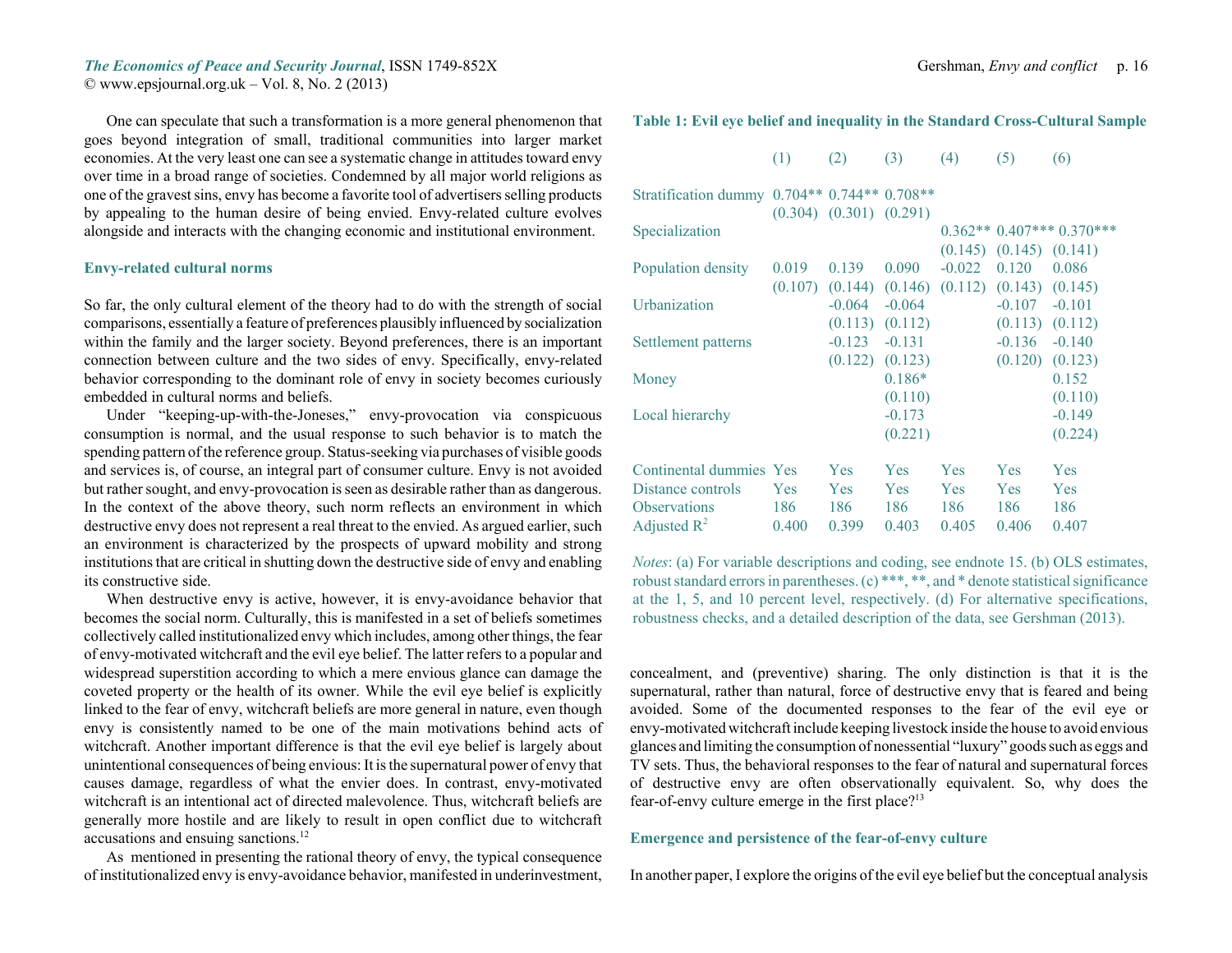*The Economics of Peace and Security Journal*, ISSN 1749-852X Gershman, *Envy and conflict* p. 17

© www.epsjournal.org.uk – Vol. 8, No. 2 (2013)

that follows here might also be applied to similar forms of institutionalized envy. One useful approach to understanding cultural beliefs and values treats them as "fast and frugal" heuristics approximating the right kind of behavior in an uncertain environment in which information is imperfect and learning is costly. If the cost of undertaking a fully rational response is high, a rough guide approximating optimal behavior is adopted. In the rational theory of envy outlined in the first part of this essay, the fear equilibrium requires people to know precisely the tolerance threshold of their reference group, among other things. In practice, of course, such information is not readily available. In addition, in an environment conducive to manifestations of destructive envy, particularly in traditional societies with poor institutional infrastructure, it is crucial to be cautious and to avoid taking the risk of being subject to aggression and violence of any sort. As pointed out by Jared Diamond, behavioral rules that minimize risk in a dangerous environment are worth following even if they might seem overly cautious.<sup>14</sup>

Consistent with the approach to culture summarized in the previous paragraph, the main hypothesis is that the evil eye belief emerged and persisted as a useful heuristic device under conditions that enable the destructive side of envy and thus make envy-avoidance strategies an optimal response to anticipated conflict. According to the theory of envy, such conditions include scarce opportunities for investment and upward mobility, high wealth inequality, and low tolerance for inequality manifested in the effectiveness of destructive technology and strong social comparisons.

I put this hypothesis to the test using the Standard Cross-Cultural Sample, a dataset on 186 pre-industrial societies from around the world, put together by anthropologists over the past few decades. The dataset contains an array of characteristics including an ordinal measure of the prevalence of the evil eye belief and various socioeconomic indicators. A robust outcome of the empirical analysis is a strong positive relationship between the prevalence of the evil eye belief and the proxy measures of wealth inequality. Statistically controlling for a range of potential confounding factors such as spatial diffusion of the belief due to cross-cultural transmission, population density, settlement patterns, and other correlates of early economic development, as well as controlling for continental fixed effects, the main finding is in line with the fear-of-envy theory: More unequal societies are more likely to have a strong belief in the evil eye (see Table 1).<sup>15</sup>

An important property of culture is that it is resistant to change. Cultural beliefs may persist even if the relevant economic and institutional environment has changed, rendering those beliefs inadequate. Not surprisingly, the evil eye belief, as well as witchcraft beliefs, have existed for ages and continue to affect economic decisions and social relations today. In a 2008-2009 survey conducted by the Pew Forum on Religion and Public Life in nineteen countries of Sub-Saharan Africa, over 42 percent of respondents believed in the evil eye with roughly the same proportion believing in witchcraft. Apart from the dire economic consequences of such beliefs due to envy-avoidance behavior, they additionally create an atmosphere of mistrust and

erode social capital.16 Cultural beliefs based on the fear of destructive envy are often a sign of a latent conflict existing in a community even if they do not turn into an open confrontation such as witchcraft accusations and trials.

Because of the stickiness of cultural beliefs, it is particularly important to create economic and institutional conditions that work against destructive envy, such as prospects of upward mobility, equal access to investment opportunities, and a proper legal infrastructure. As adherence to obsolete cultural norms becomes costlier, they are more likely to transform reducing the tension in social relations and releasing constructive envy.

# **Conclusion**

Envy is a powerful motive of human behavior that has two sides, constructive and destructive. The dominant role of envy in society is jointly determined by a mix of economic, institutional, and cultural characteristics that channel envy in the direction of either self-improvement or disruptive, antisocial behavior. Policies favoring the former and discouraging the latter include the provision of opportunities for peaceful investment, equal access to those opportunities, as well as security of private property rights. Importantly, the dominance of constructive envy creates a virtuous cycle of envy-driven economic growth that raises social welfare, renders harmful fear-of-envy culture obsolete, and contributes to long-lasting peaceful competition.

#### **Notes**

**Boris Gershman** is an assistant professor of economics at American University, Washington, D.C. He may be reached at  $\langle$ boris.gershman@american.edu $\rangle$ .

1. See Blattman and Miguel (2010) for an extensive overview of theoretical and empirical literature.

2. Vast body of empirical research: For an overview, see Clark, *et al*. (2008) and Frank and Heffetz (2011). European countries: Clark and Senik (2010). The intensity of social comparisons is estimated to be even higher in Japan (Clark, *et al*., 2013). Relative standing and subjective wellbeing: Clark, *et al*. (2008). Nepal: Fafchamps and Shilpi (2008). China: Knight, *et al*. (2009).

3. Constructive and destructive side of envy: The distinction has a long intellectual history in economics and other social sciences. The more recent references include Elster (1991), Zizzo (2008), and Gershman (2012). Labor force: Park (2010). Longer working hours: Pérez-Asenjo (2011). Aggression: Zizzo (2003). Survey responses: Cuddy, *et al*. (2007).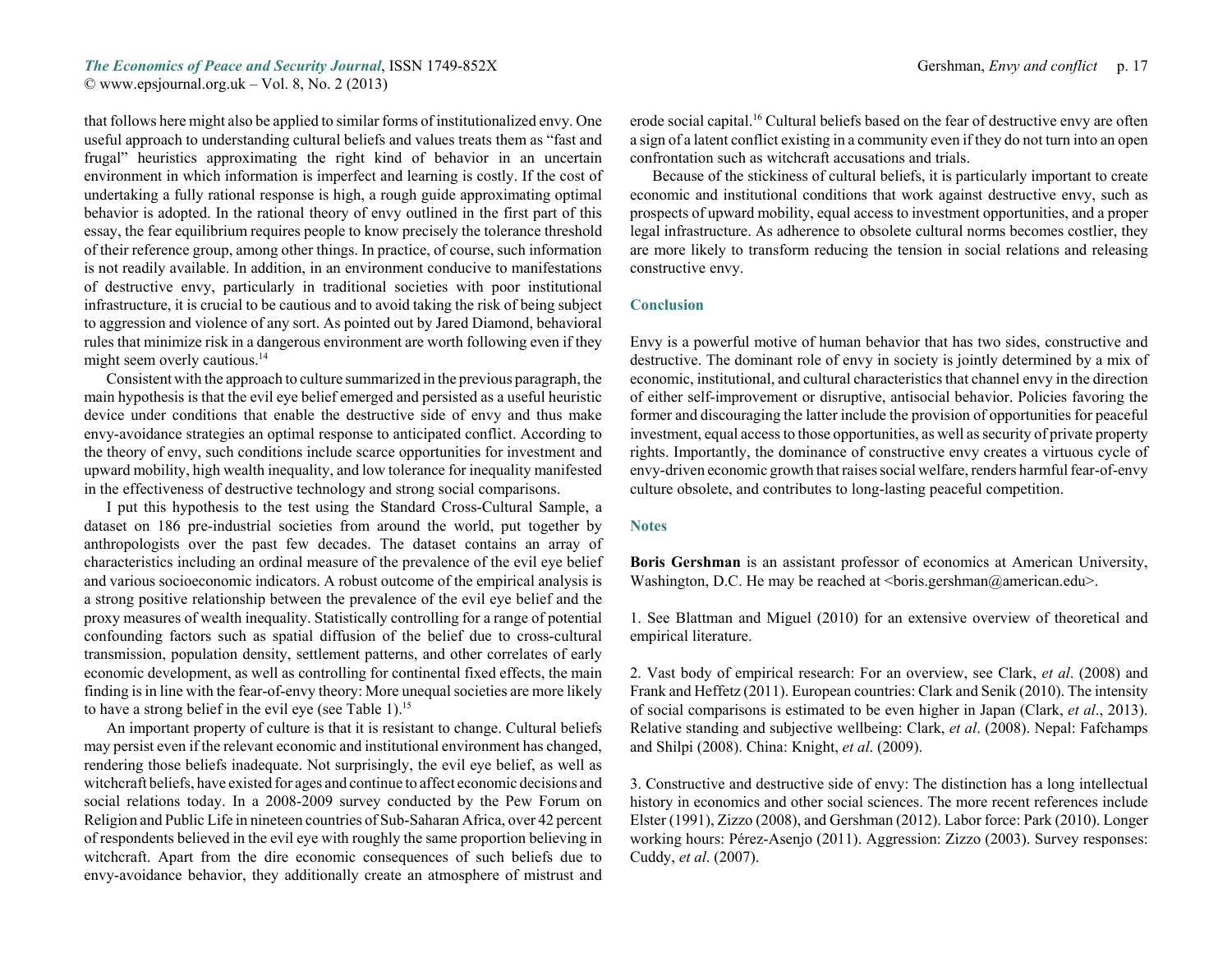4. See Gershman (2012).

5. For a rigorous derivation of all results presented below see Gershman (2012).

6. See, e.g., Schor (1991); Matt (2003).

7. Other, perhaps less damaging, responses to the fear-of-envy are concealment of wealth and (preventive) sharing.

8. Basic housing improvements: Foster (1979). Rejection: de Vidas (2007). Refusal: Schoeck (1969). Business: Mui (1995). Envious hostility of neighbors: Nash (1970); Dow (1981).

9. Frank (1985).

10. In terms of the envy model, one can assume that the current productivity level is a function of aggregate investment in the previous period.

## 11. Foster (1979).

12. Institutionalized envy: Wolf (1955). Motivations behind acts of witchcraft: See, for example, Madsen (1966), Ashforth (2005), and various essays in ter Haar (2007). Witchcraft accusations and ensuing sanctions: To cite a gruesome example available from the official statistics, 3,072 accused witches were killed in Sukumaland, Tanzania, between 1970 to 1988 (Miguel, 2005). More than 600 people were accused of witchcraft and lost their lives in Limpopo Province, South Africa (ter Haar, 2007).

13. Keeping livestock inside the house: Ghosh (1983). Limiting consumption: Madsen (1966).

14. Another paper: Gershman (2013). Behavior in an uncertain environment: Richerson and Boyd (2005); Nunn (2012). Jared Diamond: Diamond (2012, ch. 8).

15. *Evil eye belief*. Presence of the evil eye belief, coded on an ordinal scale from incontrovertibly absent (1) to incontrovertibly present (8). *Stratification dummy*. The original class stratification measure comprises five categories: absence of significant wealth distinctions among freemen (1); wealth distinctions based on the possession and distribution of property, not crystallized into distinct social classes (2); elite stratification, in which an elite class has control over scarce resources, particularly land (3); dual stratification into a hereditary aristocracy and a lower class of ordinary commoners or freemen (4); complex stratification into social classes correlated in large measure with extensive differentiation of occupational statuses (5). Class

stratification dummy is equal to 0 for the first category and 1 otherwise. *Specialization*. The original technological specialization measure comprises five categories: none (1); pottery only (2); loom weaving only (3); metalwork only (4); smiths, weavers, potters (5). This variable is transformed into an ordinal measure equal to 1 for the first category, 2 for categories  $(2)-(4)$ , and 3 for the fifth category. It is then multiplied by the class stratification dummy. *Distance to Babylon*. Great circle distance from the location of an SCCS society, as defined by the geographical coordinates, to the location of Babylon: (32 35'N; 44 45'E). Computed using the Haversine formula and measured in 1000 km. For the New World (North and South America) this measure is set to zero. *Distance to Tenochtitlan*. Great circle distance from the location of an SCCS society, as defined by the geographical coordinates, to the location of Tenochtitlan: (19N; 99 10'W). Computed using the Haversine formula and measured in 1000 km. For the Old World (excludes North and South America) this measure is set to zero. *Distance to coastline*. Great circle distance from an SCCS society, as defined by the geographical coordinates, to the closest location on the coastline detected using ArcGis software. Computed using the Haversine formula and measured in 1000 km. *Population density*. Mean population density in the territory controlled or exploited by an SCCS society, on the following ordinal scale: less than 1 person per square mile (1); 1-5 persons per square mile (2); 5.1-25 persons per square mile (3); 26-100 persons per square mile (4); more than 100 persons per square mile. *Urbanization*. Average population of local communities, measured on the following ordinal scale: less than 100 persons  $(1)$ ; 100-199 persons  $(2)$ ; 200-399 persons (3); 400-999 persons (4); more than 1000 persons (5). *Settlement pattern*. A measure of residence fixity, on the ordinal scale: fully nomadic (1); seminomadic (2); semisedentary (3); sedentary but impermanent (4); sedentary and relatively permanent (5). *Money*. Measures the degree of complexity with respect to media of exchange, on the ordinal scale: lack of organized medium of exchange, barter (1); true money is lacking but the society employs domestically usable articles, such as salt, grain, livestock, or ornaments as a medium of exchange (2); the society lacks any form of indigenous money but has long used the currency of an alien people, e.g., that of its colonial rulers (3); indigenous articles of token or conventional value, such as cowrie shells, wampum, or imitation tools, as an elementary form of money (4); indigenous currency in the form of metal coins of standard weight and fineness and/or their equivalent in paper currency (5). *Local hierarchy*. Jurisdictional hierarchy of the local community, on the ordinal scale: theoretical minimum of two levels, e.g., family and band (1); three levels (2); four levels, e.g., nuclear family, extended family, clan-barrios and village (3). *Continental dummies*. Indicators for Africa, Eurasia, Oceania, North America, and South America.

16. Golooba-Mutebi (2005).